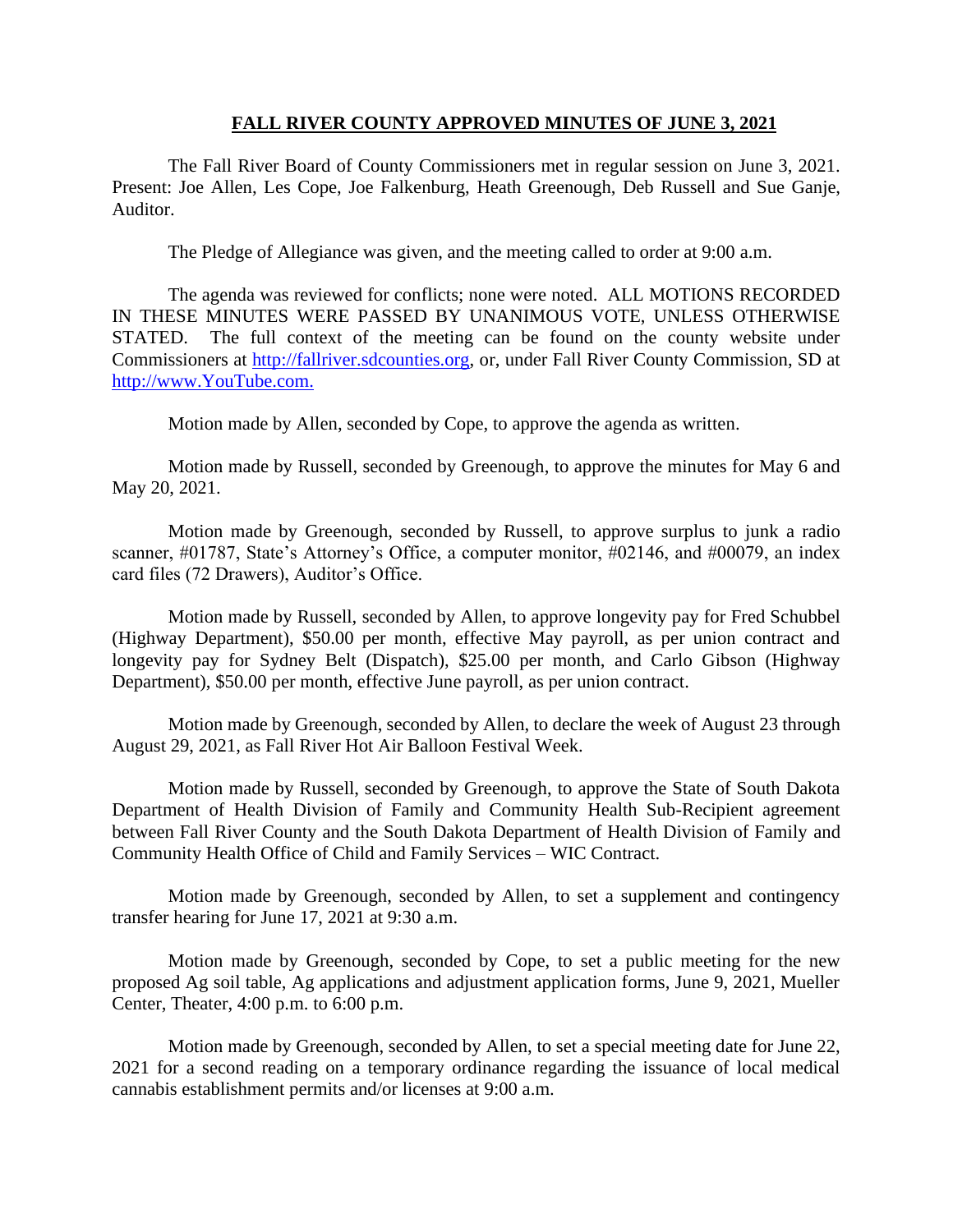Bob Evans, Sheriff, met with the board and reported that there are 12 males and 4 females in the Fall River County Jail, with 4 males and 2 females in the Pennington County Jail, for a total of 22 inmates.

Motion made by Cope, seconded by Allen, to approve the Taser 7 Basic quote from Darius, for a total amount of \$17,661.00 to be paid in full this year.

Motion made by Greenough, seconded by Russell, to allow the administrative assistant in the Sheriff's Office to also use the new credit card for postage when needed.

Discussion was held on complaints about use of jake brakes by the feedlot drivers in the Oral area, the Sheriff will talk to the drivers, and a complaint can be filed if it is needed. Residents near Coffee Cup still have issue with jake brakes. Evans advised he is still working on the barking dog issue near Maverick Junction.

Frank Maynard, Emergency Management, met with the board to advise of the Notice of Funding Opportunity for the Hazard Mitigation Grant Program (HMGP) and Post-Fire (FMAG). Relays have been replaced in the Oelrichs Siren and he noted need for bucket truck to check issues in the siren head. Report was made on CMRCS Training in Rapid City, fires and incidents.

Dave Weishaupl, Building Supervisor, met with the board to discuss getting quotes to the board for installing windows in the courthouse, museum roof repair and bids for the courthouse boiler. The 2022 budget was presented for review.

Teresa Pullen, Treasurer, met with the board to update the board on tax deed properties ready for sale (14 properties after July 17, 2021), and of 40 additional properties being processed, with a possible payoff on 12 of those. Pullen also gave an update on the cleaning of the storage building and presented her 2022 budget.

The hearing for sealed bids on the 2001 Honda ATV with Jackrabbit 24.5-gallon molded tanks with pump sprayer. The following bids were received:

| Glen R. Anderson, Hot Springs   | \$775.00   |
|---------------------------------|------------|
| <b>Bob Novotny, Hot Springs</b> | \$1,513.00 |
| Gary Schuh, Hot Springs         | \$1,100.01 |

Motion made by Cope, seconded by Russell, to approve the high bid from Bob Novotny, for the 2001 Honda ATV with the Jackrabbit 24.5-gallon molded tanks with pump spray, in the amount of \$1,513.00.

Nina Steinmetz, Weed and Pest Supervisor, met with the board. Motion made by Russell, seconded by Greenough, to approve hiring Abbey Reis at \$11.00 per hour, part time, seasonal.

Steinmetz presented her 2022 budget, spoke on recent training and the water issue at the South Annex. The board recommended removing the anode from the water heater.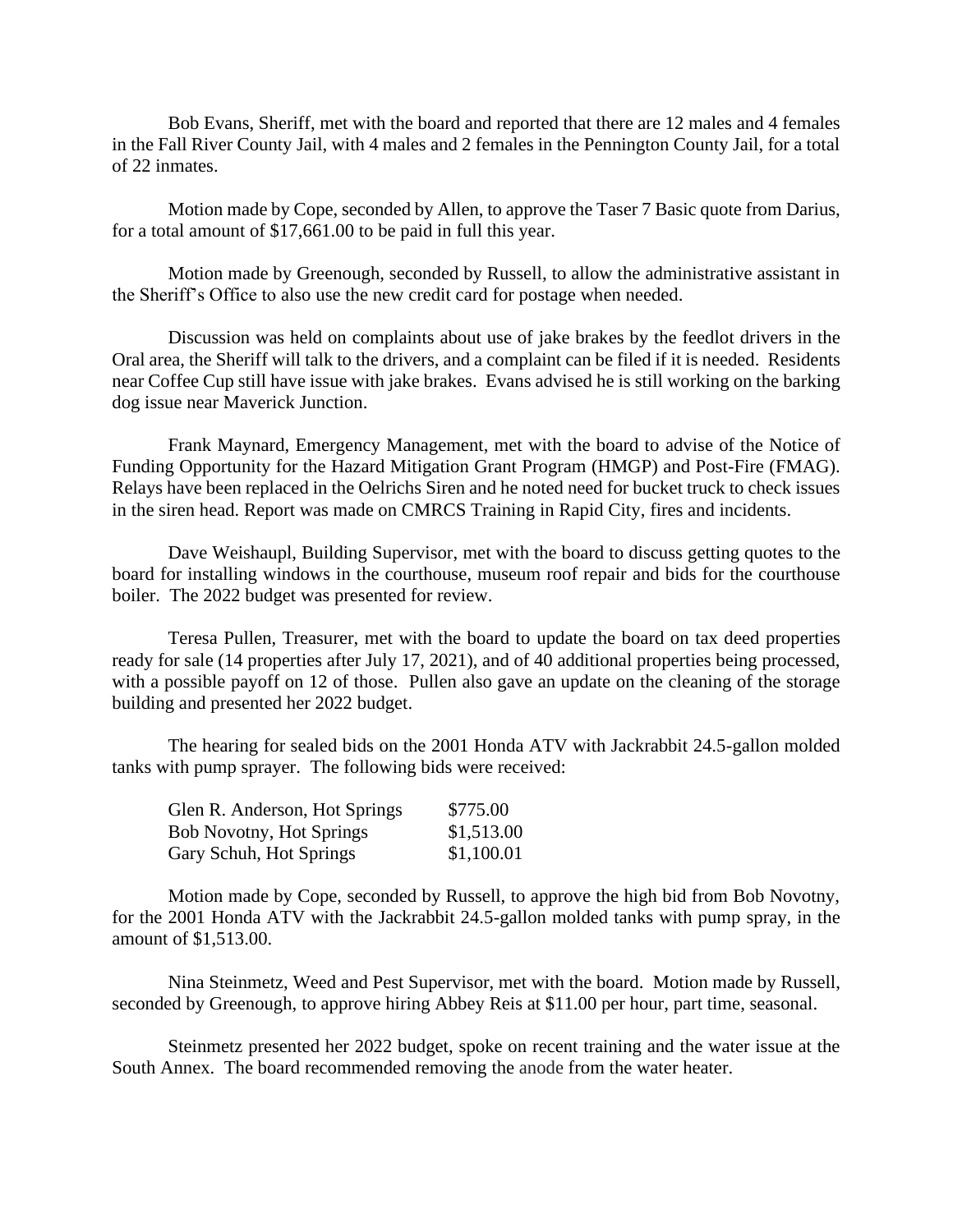Susie Hayes, Director of Equalization, met with the board. Motion made by Greenough, seconded by Allen, to approve hiring Cassidy March and Morgan Madsen, \$12.00 per hour, temporary full time, effective May 21, 2021 until the end of August.

Hayes advised the board that the Director of Equalization Conference in Hot Springs had most counties in the state attending. Discussion was held on the upcoming meeting that will be about the proposed new Soil Table, Ag Status applications, and Ag Soil Adjustments. Hayes also advised that in speaking with the SD Department of Revenue, they are aware that the new soil tables have issues statewide, and that they do not expect any county to apply their new table until there has been a thorough review with SDSU and DOR and the table is correct. There was no intention for the new table to make significant changes to any county. They are working very hard to make this right for all counties.

Hayes noted a possible future public meeting on dealing with the other tax issue, excessive sale prices and how that will affect market value and property taxes.

The new Subaru will be delivered next week. The board recommended that Hayes use a mechanic in the county to fix the better of the two older vehicles.

Kerry Barker, Barker Concrete, met with the board. Motion made by Allen, seconded by Greenough, to abate the taxes for parcel #85000-01999-000-20, in the amount of \$117.64, and parcel #85000-01999-000-30, in the amount of \$117.64. Motion passed by unanimous roll call vote.

Kelsey Trotter, Edgemont YMCA, presented her 2022 budget request.

Motion made by Greenough, seconded by Russell, to approve the bills as follows:

### **GENERAL FUND**

| A & B WELDING SUPPLY CO.        | <b>WELDING SUPPLIES/LEASE</b> | \$157.53    |
|---------------------------------|-------------------------------|-------------|
| AMERICAN FAMILY ASSURANCE       | AMERICAN FAMILY ASSURANCE     | \$549.16    |
| A-Z SHREDDING INC               | <b>SHREDDING</b>              | \$299.24    |
| <b>BANKS, BRIDGETTE</b>         | <b>COURT REPORTER</b>         | \$225.40    |
| <b>BEESLEY LAW OFFICE</b>       | <b>CAAF</b>                   | \$490.00    |
| <b>BLACK HILLS CHEMICAL</b>     | <b>SUPPLY</b>                 | \$257.78    |
| BRUMBAUGH & QUANDAHL, P.C.      | <b>GARNISHMENT</b>            | \$36.36     |
| <b>BOMGAARS SUPPLY</b>          | <b>SUPPLY</b>                 | \$64.89     |
| BOSTON MUTUAL LIFE INS CO       | LIFE INSURANCE                | \$32.76     |
| CAMERON, GEORGE                 | <b>COURT REPORTER</b>         | \$21.00     |
| <b>CENTURY BUSINESS LEASING</b> | <b>COPIER LEASE AND USAGE</b> | \$596.50    |
| COLBATH, ANGELA M               | CAAF/JUV                      | \$697.30    |
| <b>COURTESY SUBARU</b>          | <b>NEW VEHICLE</b>            | \$26,047.00 |
| <b>CREDIT COLLECTION BUREAU</b> | <b>COLLECTIONS</b>            | \$32.81     |
| DELTA DENTAL PLAN OF SD         | <b>DELTA DENTAL</b>           | \$2,344.50  |
| <b>EFTPS</b>                    | <b>EFTPS PAYROLL TAXES</b>    | \$41,455.46 |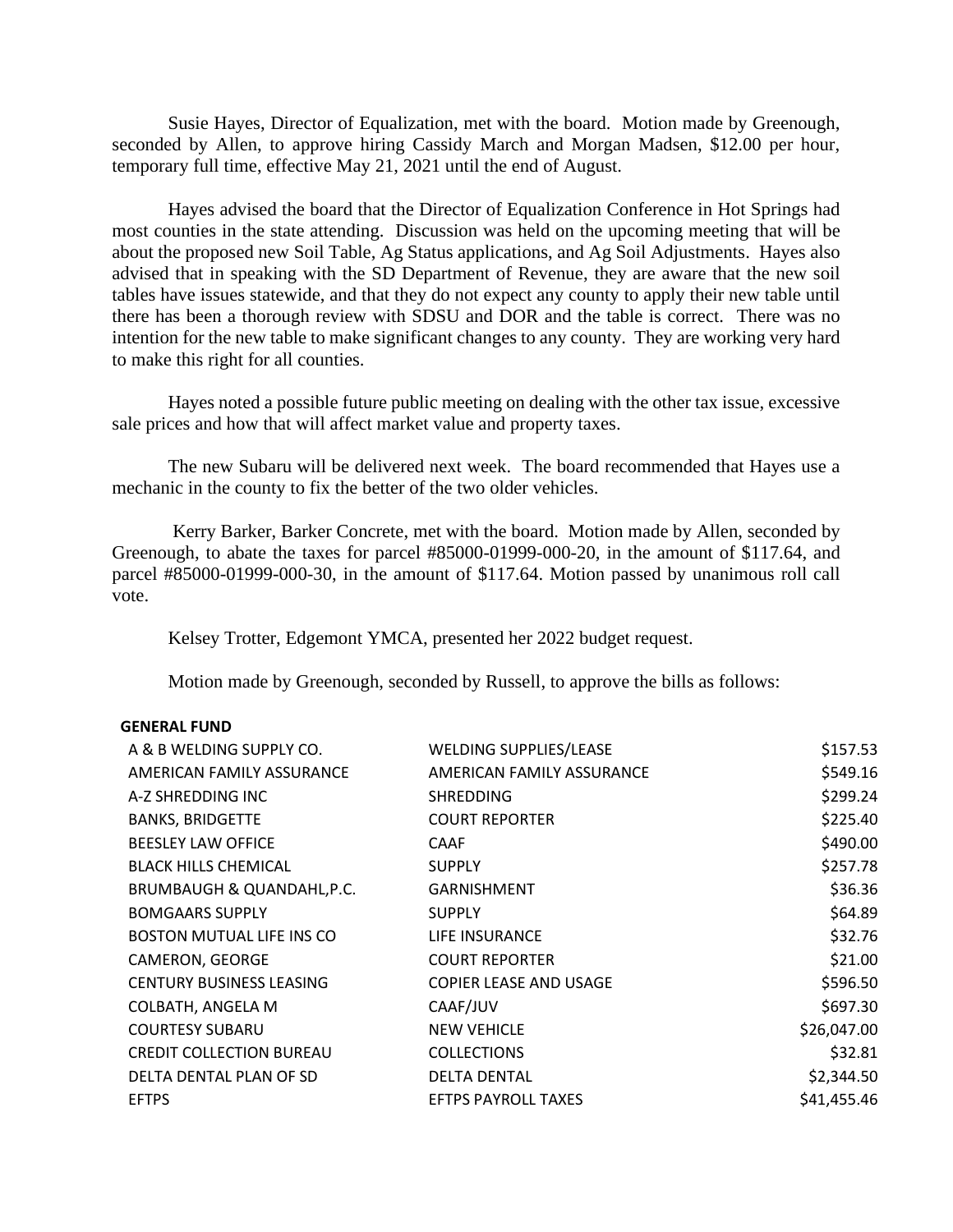| <b>EN-TECH LLC</b>            | <b>FUMIGATION</b>                  | \$110.00    |
|-------------------------------|------------------------------------|-------------|
| <b>EXECUTIVE MGMT FINANCE</b> | <b>BIT NETWORK FEES</b>            | \$112.75    |
| FALL RIVER HEALTH SERVICE     | <b>INMATE MEDICAL</b>              | \$38.51     |
| FARRELL, FARRELL & GINSBACH   | <b>CAAF</b>                        | \$3,850.99  |
| FALL RIVER COUNTY HERALD      | PUBLICATION                        | \$575.37    |
| GLASS PRO +                   | <b>REPAIR</b>                      | \$388.96    |
| <b>HEAVY HIGHWAY FRINGE</b>   | <b>INSURANCE FEES</b>              | \$600.00    |
| HOT SPRINGS ACE HARDWARE      | <b>SUPPLY</b>                      | \$229.01    |
| <b>HOT SPRINGS AMBULANCE</b>  | <b>CPR TRAINING</b>                | \$20.00     |
| HOT SPRINGS AUTOMOTIVE        | <b>SUPPLY</b>                      | \$15.19     |
| <b>CITY OF HOT SPRINGS</b>    | 2ND QTR FIRE SPRINKLER             | \$24.00     |
| <b>IOWA LABORERS DISTRICT</b> | <b>HEALTH INSURANCE</b>            | \$20,347.50 |
| LIUNA LABORERS LOCAL 620      | <b>UNION DUES</b>                  | \$325.00    |
| <b>MARICOPA COUNTY</b>        | <b>TAX DEED SERVED</b>             | \$400.00    |
| MCGLUMPHY, ERIN               | TRAVEL REIMBURSEMENT               | \$390.81    |
| <b>MESSERLI &amp; KRAMER</b>  | <b>GARNISHMENT</b>                 | \$610.39    |
| <b>MUELLER CIVIC CENTER</b>   | <b>RENTAL</b>                      | \$185.00    |
| NATIONWIDE RETIREMENT         | NATIONWIDE RETIREMENT              | \$500.00    |
| NELSONS OIL & GAS INC.        | <b>UTILITIES</b>                   | \$960.25    |
| NEW YORK LIFE INSURANCE       | <b>NEW YORK LIFE INSURANCE</b>     | \$65.00     |
| NORTON, TINA                  | <b>CONTRACT NURSE INMATE</b>       | \$1,475.00  |
| CHILD SUPPORT PAYMENT CNT     | <b>CHILD SUPPORT</b>               | \$655.00    |
| RELIANCE STANDARD LIFE        | <b>VISION PLAN</b>                 | \$211.44    |
| SOUTH DAKOTA ST TREASURER     | <b>SALES TAX</b>                   | \$11.64     |
| <b>SDACC</b>                  | <b>CATASTROPHIC COUNTY</b>         | \$931.00    |
| SDSU WEST RIVER AG CENTER     | <b>SUPPLY</b>                      | \$25.00     |
| SD RETIREMENT SYSTEM          | SDRS CONTRIBUTION/SPECIAL PAY PLAN | \$31,123.05 |
| SDVSOA                        | 2021 MEMBERSHIP                    | \$100.00    |
| SERVALL                       | <b>RUG/UNIFORM SERVICE</b>         | \$651.29    |
| SONNY'S SUPER FOODS           | <b>SUPPLY</b>                      | \$263.09    |
| SD SUPPLEMENT RETIREMENT      | SDRS SUPLLEMENT RETIREMENT         | \$800.00    |
| STEPHENS LAW OFFICE           | <b>CAAF</b>                        | \$8,200.00  |
| HELPLINE CENTER, INC.         | 2021 BUDGET ALLOTTMENT             | \$1,500.00  |
| UNITED WAY BLACK HILLS        | UNITED WAY DONATION                | \$60.00     |
| <b>VERIZON WIRELESS</b>       | <b>CELL PHONE PLAN</b>             | \$466.39    |
| WARNE CHEMICAL & EQUIP.       | <b>SUPPLY</b>                      | \$57.12     |
| <b>WENDELL'S GARAGE</b>       | MAINTENANCE                        | \$148.38    |
| BEHRENS, DONNA                | MILEAGE REIMBURSEMENT              | \$3.78      |
| MILES, SASHA                  | <b>BLOOD DRAW</b>                  | \$150.00    |
| <b>COMMISSIONERS</b>          | <b>MAY SALARIES</b>                | \$4,100.00  |
| <b>AUDITOR'S OFFICE</b>       | <b>MAY SALARIES</b>                | \$19,662.10 |
| <b>AUDITOR'S OFFICE</b>       | <b>OVERTIME</b>                    | \$62.60     |
| <b>TREASURER'S OFFICE</b>     | <b>MAY SALARIES</b>                | \$14,799.01 |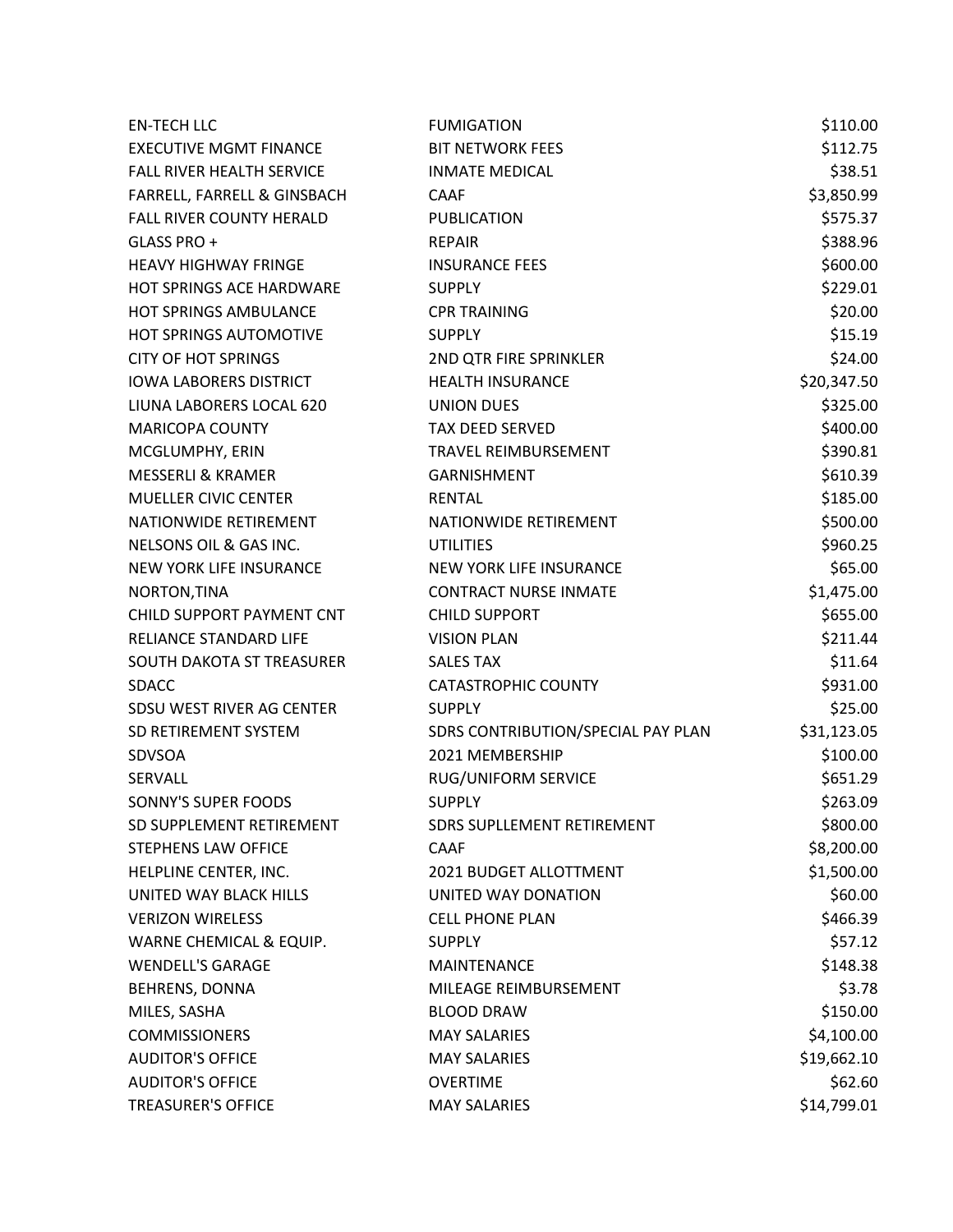| <b>TREASURER'S OFFICE</b>        | <b>OVERTIME</b>                   | \$287.65     |
|----------------------------------|-----------------------------------|--------------|
| <b>STATE'S ATTORNEY'S OFFICE</b> | <b>MAY SALARIES</b>               | \$16,726.91  |
| <b>STATE'S ATTORNEY'S OFFICE</b> | <b>OVERTIME</b>                   | \$11,760.58  |
| <b>MAINTENANCE</b>               | <b>MAY SALARIES</b>               | \$7,180.07   |
| <b>MAINTENANCE</b>               | <b>OVERTIME</b>                   | \$68.25      |
| <b>ASSESSOR'S OFFICE</b>         | <b>MAY SALARIES</b>               | \$17,796.89  |
| <b>ASSESSOR'S OFFICE</b>         | <b>OVERTIME</b>                   | \$10.50      |
| <b>REGISTER OF DEEDS</b>         | <b>MAY SALARIES</b>               | \$11,176.66  |
| <b>VETERAN'S SERVICE OFFICE</b>  | <b>MAY SALARIES</b>               | \$4,013.36   |
| <b>GIS OFFICE</b>                | <b>MAY SALARIES</b>               | \$3,960.15   |
| <b>SHERIFF</b>                   | <b>MAY SALARIES</b>               | \$31,889.99  |
| <b>SHERIFF</b>                   | <b>OVERTIME</b>                   | \$4,183.47   |
| JAIL                             | <b>MAY SALARIES</b>               | \$22,792.25  |
| JAIL                             | <b>OVERTIME</b>                   | \$4,175.82   |
| <b>CORONER</b>                   | <b>MAY SALARIES</b>               | \$150.00     |
| <b>NURSE'S OFFICE</b>            | <b>MAY SALARIES</b>               | \$3,995.22   |
| <b>NURSE'S OFFICE</b>            | <b>OVERTIME</b>                   | \$8.61       |
| <b>EXTENSION OFFICE</b>          | <b>MAY SALARIES</b>               | \$2,784.00   |
| <b>EXTENSION OFFICE</b>          | <b>OVERTIME</b>                   | \$200.42     |
| WEED AND PEST OFFICE             | <b>MAY SALARIES</b>               | \$5,179.32   |
|                                  | TOTAL FOR GENERAL FUND            | \$336,852.43 |
| <b>COUNTY ROAD &amp; BRIDGE</b>  |                                   |              |
| A & B WELDING SUPPLY CO.         | WELDING SUPPLIES/LEASE            | \$35.10      |
| ADVANCED DRUG TESTING            | RANDOM EMPLOYEE DRUG TEST         | \$26.00      |
| AMERICAN FAMILY ASSURANCE        | AMERICAN FAMILY ASSURANCE         | \$350.88     |
| <b>BOMGAARS</b>                  | <b>SUPPLY</b>                     | \$83.77      |
| BROSZ ENGINEERING, INC.          | <b>ENGINEERING</b>                | \$2,672.50   |
| <b>BUTLER MACHINERY CO.</b>      | SUPPLIES/REPAIRS/NEW MOTOR GRADER | \$333,617.88 |
| DELTA DENTAL PLAN OF SD          | <b>DELTA DENTAL</b>               | \$476.90     |
| <b>FLOYD'S TRUCK CENTER</b>      | REPAIRS/PARTS                     | \$576.77     |
| <b>EFTPS</b>                     | <b>EFTPS PAYROLL TAXES</b>        | \$9,873.97   |
| <b>EQUIPMENT BLADES INC</b>      | <b>PARTS</b>                      | \$621.50     |
| <b>FALL RIVER AUTO SUPPLY</b>    | <b>AUTO PARTS/REPAIR</b>          | \$30.57      |
| <b>FALL RIVER HEALTH</b>         | <b>RANDOM DRUG TEST LAB</b>       | \$47.00      |
| <b>FALL RIVER COUNTY HERALD</b>  | <b>PUBLICATION</b>                | \$71.92      |
| <b>HEAVY HIGHWAY FRINGE</b>      | <b>INSURANCE FEES</b>             | \$165.00     |
| HOT SPRINGS ACE HARDWARE         | <b>SUPPLY</b>                     | \$182.45     |
| <b>HOT SPRINGS AUTOMOTIVE</b>    | <b>AUTO SUPPLY PARTS</b>          | \$294.02     |
| <b>RICOH USA INC</b>             | <b>CONTRACT SERVICE</b>           | \$75.00      |
| <b>IOWA LABORERS DISTRICT</b>    | <b>HEALTH INSURANCE</b>           | \$4,724.00   |
| LIUNA LABORERS LOCAL 620         | <b>UNION DUES</b>                 | \$125.00     |
| NEBRASKA CHILD SUPPORT           | <b>CHILD SUPPORT</b>              | \$600.00     |
| NEWMAN SIGNS INC.                | SIGNAGE                           | \$184.85     |
|                                  |                                   |              |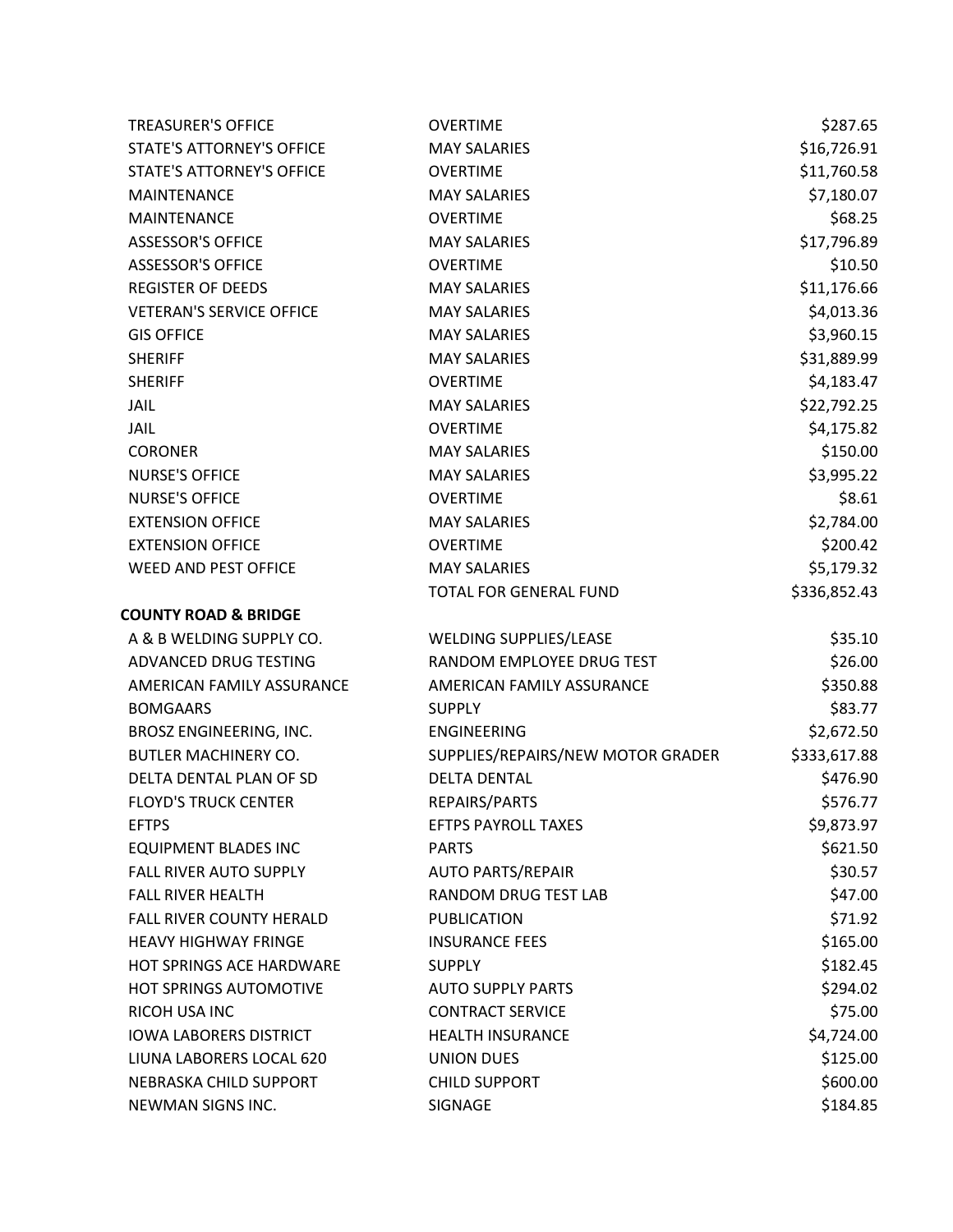| RELIANCE STANDARD LIFE               | <b>VISION PLAN</b>                    | \$39.54      |
|--------------------------------------|---------------------------------------|--------------|
| SAFETY-KLEEN SYSTEMS, INC            | <b>SUPPLIES</b>                       | \$124.47     |
| SD RETIREMENT SYSTEM                 | <b>SDRS CONTRIBUTION</b>              | \$5,183.52   |
| <b>SUMMIT SIGNS &amp; SUPPLY INC</b> | <b>SUPPLY</b>                         | \$715.00     |
| <b>HIGHWAY DEPARTMENT</b>            | <b>MAY SALARIES</b>                   | \$42,640.77  |
| <b>HIGHWAY DEPARTMENT</b>            | <b>OVERTIME</b>                       | \$555.18     |
|                                      | <b>TOTAL COUNTY ROAD &amp; BRIDGE</b> | \$404,093.56 |
| 911 SURCHARGE REIMBURSEMENT          |                                       |              |
| AMERICAN FAMILY ASSURANCE            | AMERICAN FAMILY ASSURANCE             | \$67.21      |
| <b>CENTURY BUSINESS LEASING</b>      | <b>COPIER LEASE AND USAGE</b>         | \$73.85      |
| <b>CREDIT COLLECTION BUREAU</b>      | <b>COLLECTIONS</b>                    | \$302.86     |
| DELTA DENTAL PLAN OF SD              | <b>DELTA DENTAL</b>                   | \$418.30     |
| <b>EFTPS</b>                         | <b>EFTPS PAYROLL TAXES</b>            | \$5,613.44   |
| <b>HEAVY HIGHWAY FRINGE</b>          | <b>INSURANCE FEES</b>                 | \$90.00      |
| <b>IOWA LABORERS DISTRICT</b>        | <b>HEALTH INSURANCE</b>               | \$2,693.50   |
| LIUNA LABORERS LOCAL 620             | <b>UNION DUES</b>                     | \$75.00      |
| RELIANCE STANDARD LIFE               | <b>VISION PLAN</b>                    | \$6.33       |
| SD RETIREMENT SYSTEM                 | <b>SDRS CONTRIBUTION</b>              | \$2,847.12   |
| <b>VERIZON WIRELESS</b>              | <b>CELL PHONE PLAN</b>                | \$42.05      |
| <b>DISPATCH</b>                      | <b>MAY SALARIES</b>                   | \$21,105.80  |
| <b>DISPATCH</b>                      | <b>OVERTIME</b>                       | \$2,620.28   |
|                                      | TOTAL FOR 911 SURCHARGE REIMBURSEMENT | \$35,955.74  |
| <b>EMERGENCY MANAGEMENT</b>          |                                       |              |
| <b>EFTPS</b>                         | <b>EFTPS PAYROLL TAXES</b>            | \$1,522.77   |
| SD RETIREMENT SYSTEM                 | <b>SDRS CONTRIBUTION</b>              | \$616.82     |
| <b>VERIZON WIRELESS</b>              | <b>CELL PHONE PLAN</b>                | \$84.10      |
| FR EMERGENCY MANAGEMENT OFFICE       | <b>MAY SALARIES</b>                   | \$5,140.22   |
|                                      | TOTAL FOR EMERGENCY MANAGEMENT        | \$7,363.91   |
| <b>24/7 SOBRIETY FUND</b>            |                                       |              |
| <b>DRUG TESTS IN BULK</b>            | <b>SUPPLY</b>                         | \$1,500.00   |
| <b>EFTPS</b>                         | <b>EFTPS PAYROLL TAXES</b>            | \$272.02     |
| SD RETIREMENT SYSTEM                 | <b>SDRS CONTRIBUTION</b>              | \$11.69      |
| 24/7 OFFICE                          | <b>MAY SALARIES</b>                   | \$1,574.50   |
|                                      | TOTAL 24/7 SOBRIETY FUND              | \$3,358.21   |
| <b>M &amp; P RELIEF</b>              |                                       |              |
| MCLEODS OFFICE SUPPLY CO.            | <b>SUPPLIES</b>                       | \$827.42     |
|                                      | <b>TOTAL FOR M &amp; P RELIEF</b>     | \$827.42     |
| <b>COURTHOUSE BUILDING FUND</b>      |                                       |              |
| HOT SPRINGS ACE HARDWARE             | <b>SUPPLY</b>                         | \$65.80      |
| JENSEN, LYLE                         | <b>CONTRACT WORK</b>                  | \$250.00     |
|                                      | TOTAL FOR COURTHOUSE BUILDING FUND    | \$315.80     |
|                                      | TOTAL PAID BETWEEN 5/21/21 AND 6/3/21 | \$788,767.10 |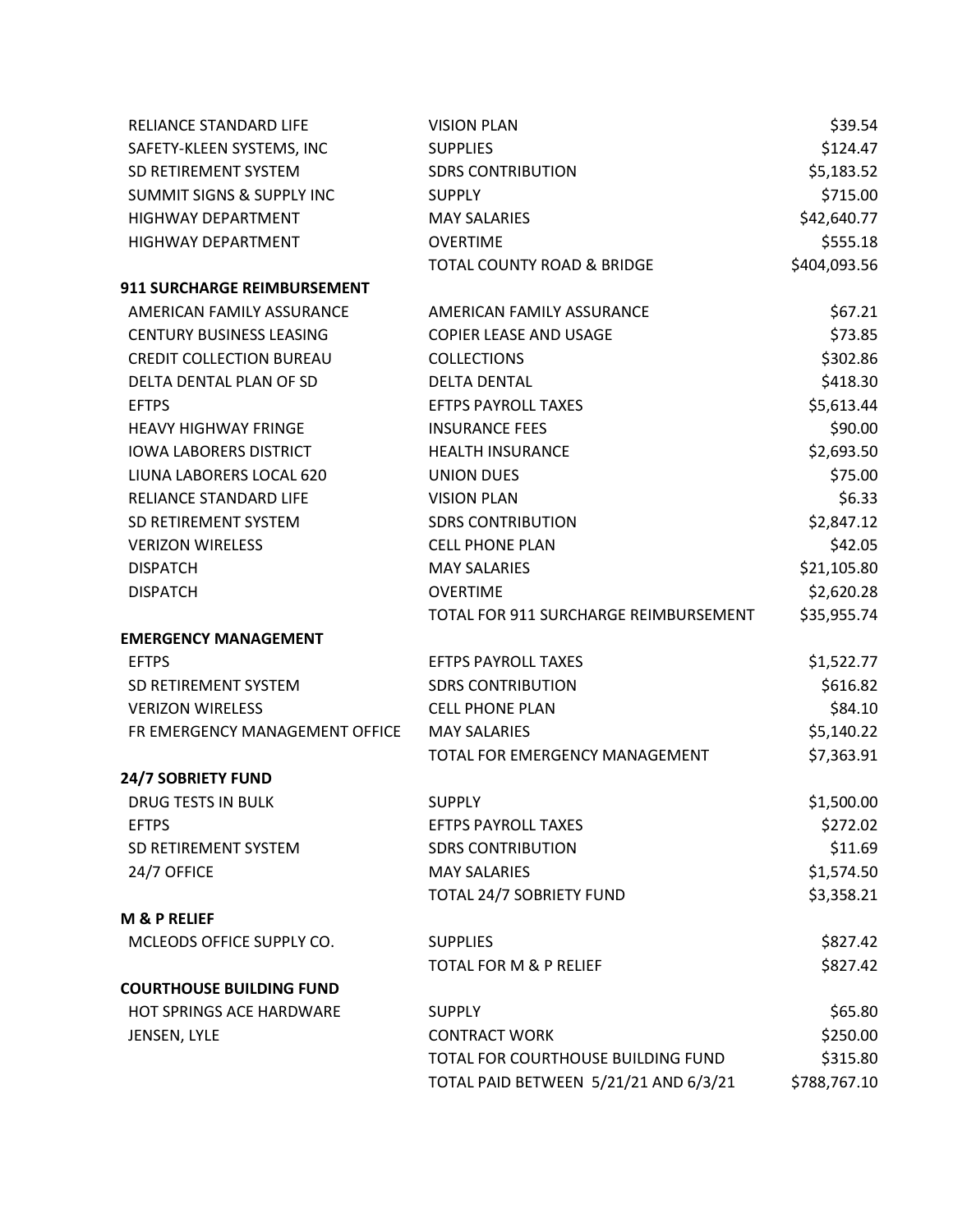Break was taken at 10:04 a.m. and the meeting reconvened at 10:13 a.m.

Allen exited the meeting at 10:13 a.m.

Public comment was heard from Chad Ellsworth about the American Rescue Plan, discussion on a possible committee for the ARP, and need the for the public to be informed with open session discussion on those funds and for protecting people.

The hearing on sealed bids for Argentine Township Bridge, Project BRO 8024(00) 19-1 was held as advertised. The following bid was received:

Grangaard Construction Inc.  $$1,781,000.00$ 705 20th Ave SW, Watertown, SD 57201

Motion made by Cope, seconded by Russell, to approve the bid from Grangaard, Watertown, SD in the amount of \$1,781,000.00 for the Argentine Road Structure Replacement Project, BRO 8024(00) 19-1 PCN 075T, contingent upon the SD Department of Transportation approval. Motion passes by unanimous roll call vote.

Randy Seiler, Highway Superintendent, met with the board. Motion made by Greenough, seconded by Russell, to approve the application for road approach permit for Roxann Kienzle to the west side of South Buffalo Gap Road, #6291, approximately at ¼ to 1/3-mile South of Lone Tree Road to serve a residence.

Seiler requested advertising for gravel bids and Greenough also requested that Seiler consult with Kerry Barker as well, for a possibility of samples from the Collins Pit. Motion made by Russell, seconded by Cope, to advertise for sealed bids for crushing and stockpiling 45,000 ton of crushed gravel or stone surfacing, bids to be opened July 1, 2021 at 10:00 a.m.

Motion made by Russell, seconded by Falkenburg, to approve participating in the South Dakota's Volkswagen Class 4-8 Local Freight Truck rebate program. Motion passed by unanimous roll call vote.

Motion made by Russell, seconded by Cope to surplus the 1992 Mack Truck for scrap for use in the freight truck rebate program.

Seiler updated the board that they have been hauling gravel from Maverick to Edgemont. There should be an answer soon on the Chilson Bridge, regarding the tribe.

Carol Boche, Legal Assistant, State's Attorney's Office, met with the board. Motion made by Russell, seconded by Greenough, to approve the Golden West quote for a HP EliteBook 850 G7 15.6" Touchscreen Full HD – i5-10310U (4-core) 1.70 GHz – 512GB SSD – Win10Pro – 3 year warranty, installation and configuration, for a total amount of \$2,732.48.

Boche spoke of 2 outstanding checks – one where they have a warrant ready for one individual, and one with an outstanding check that has left the state.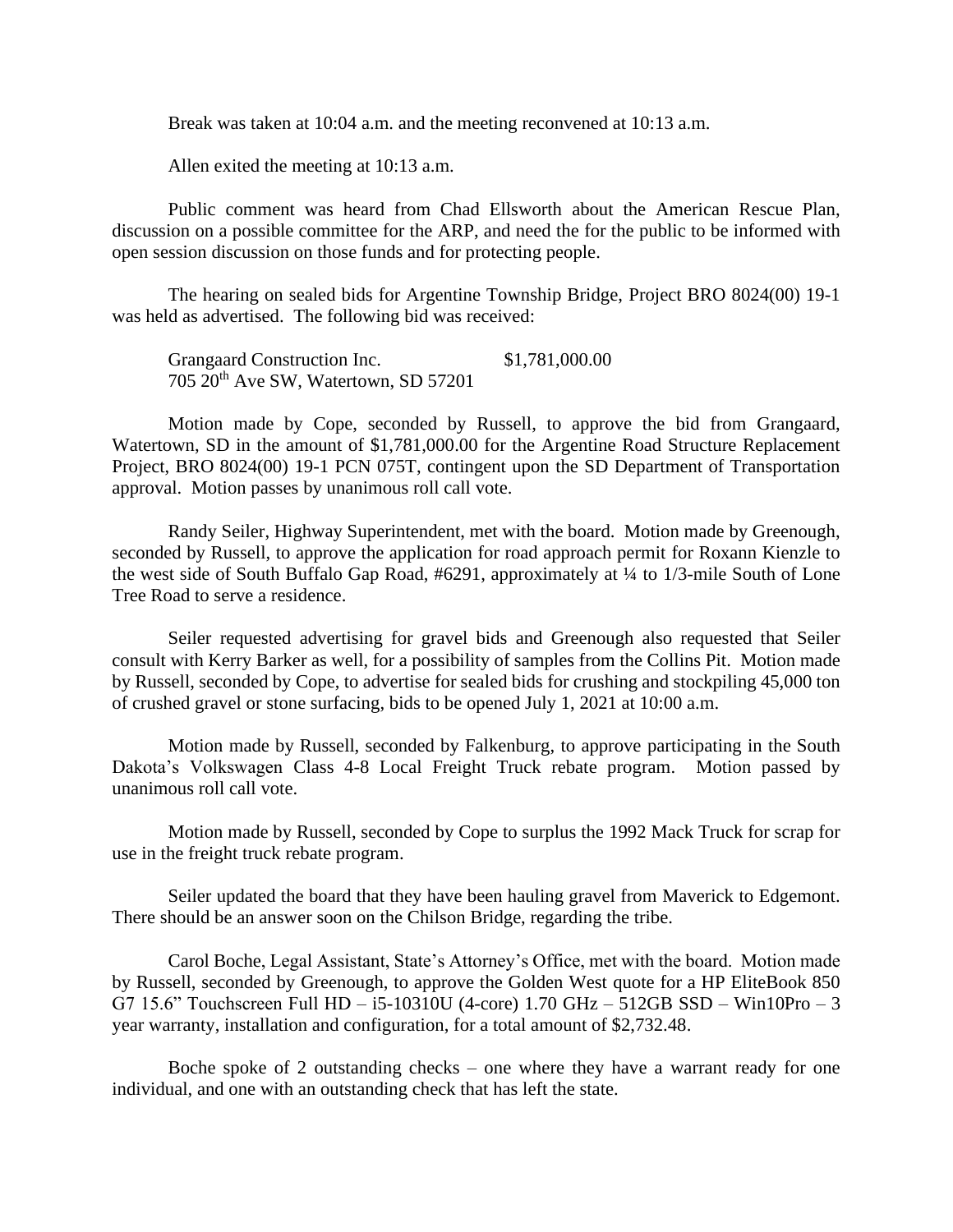Boche advised that the first reading of the Temporary Ordinance on issuance of Local Medical Cannabis would be at the June 17, 2021 meeting, second reading would be on June 22, 2021.

Sue Ganje, Auditor, met with the board to present a year to date budget report for 2021.

Motion made by Cope, seconded by Greenough, to approve the removal of county liens for deceased individuals, second batch (list will be kept on file at the Auditor's office).

Motion made by Cope, seconded by Greenough, to table SB 152, Issuance of off-sale liquor licenses, Resolution 2021-26, until the June 17, 2021, in order to receive advice from the State's Attorney to determine if the county can decide to not issue the off-sale liquor licenses.

Greg Foust, Hot Springs Senior Meals, presented his 2022 Budget Request.

Motion made by Greenough, seconded by Russell, to table the Community Health Nurse budget request until the next meeting.

Dustin Ross, Andersen Engineers, met with the board. Motion made by Russell, seconded by Greenough, to approve the following plat:

# **FALL RIVER COUNTY RESOLUTION #2021-29**

# **A Plat of Lots 1 thru 26 of Red Rock Ridge Subdivision, located in Sections 15 and 22, T8S, R5E, BHM, Fall River County, South Dakota**

# **Formerly the E1/2 of Govt. Lot 1**

WHEREAS, there has been presented to the County Commissioners of Fall River County, South Dakota, the within plat of the above described lands, and it appearing to this Board that the system of streets conforms to the system of streets of existing plats and section lines of the county; adequate provision is made for access to adjacent unplatted lands by public dedication or section line when physically accessible; all provisions of the county subdivision regulations have been complied with; all taxes and special assessments upon the property have been fully paid; and the plat and survey have been lawfully executed; now and therefore,

BE IT RESOLVED that said plat is hereby approved in all respects.

Dated this 3<sup>rd</sup> day of June, 2021.

/s/Sue Ganje Fall River County Auditor

/s/Joe Falkenburg, Chairman ATTEST: Fall River County Board of Commissioners